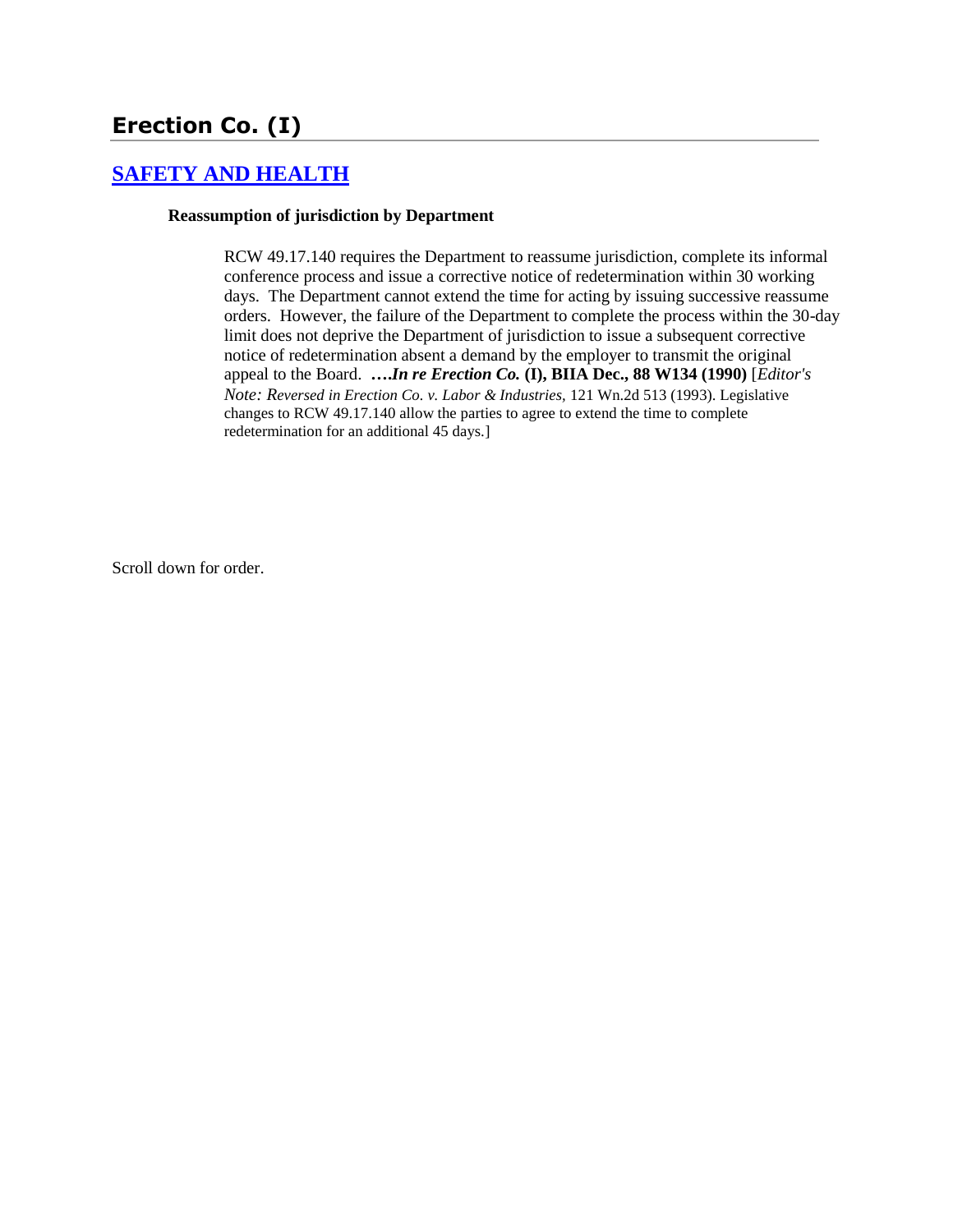#### **BEFORE THE BOARD OF INDUSTRIAL INSURANCE APPEALS STATE OF WASHINGTON**

**)**

**)**

# **IN RE: THE ERECTION COMPANY ) DOCKET NO. 88 W134**

### **CORRECTIVE NOTICE OF REDETERMINATION NO. 391816**

**) DECISION AND ORDER**

APPEARANCES:

Employer, The Erection Company, by Oles, Morrison & Rinker, per Mark F. O'Donnell

Department of Labor and Industries, by The Attorney General, per Elliott S. Furst, Assistant

This is an appeal filed by the employer, The Erection Company. The Department of Labor and Industries issued Citation and Notice No. 391816 on April 6, 1988. On April 14, 1988 the Department of Labor and Industries received a notice from the employer of the intent to appeal the Citation and Notice. On July 7, 1988 the Department issued a Corrective Notice of Redetermination No. 391816 which affirmed Citation and Notice No. 391816. That Corrective Notice was received by the employer on July 11, 1988. On August 5, 1988 the Department received a notice from the employer of the intent to appeal the Corrective Notice of Redetermination. The employer's notice of intent to appeal the Corrective Notice of Redetermination was dated August 2, 1988. **APPEAL DISMISSED**.

# **DECISION**

Pursuant to RCW 51.52.104 and RCW 51.52.106, this matter is before the Board for review and decision on a timely Petition for Review filed by the employer to a Proposed Decision and Order issued on August 7, 1989 in which the employer's appeal from Corrective Notice of Redetermination No. 391816 was dismissed as being untimely filed pursuant to RCW 49.17.140.

On April 6, 1988 the Department of Labor and Industries issued a citation and notice alleging that The Erection Company was in violation of WAC standards promulgated under the Washington Industrial Safety and Health Act (WISHA), and assessed penalties in the sum of \$14,420.00. On April 14, 1988 the Department of Labor and Industries received from the employer a notice of intent to appeal the citation. This notice was clearly within the 15 working day requirement for filing the notice of intent with the Department. See RCW 49.17.140(1). On April 25, 1988 the Department of Labor and Industries issued its first notice of reassumption of jurisdiction and notice of informal conference, setting the conference for May 10, 1988. This conference was never held. On May 10, 1988 the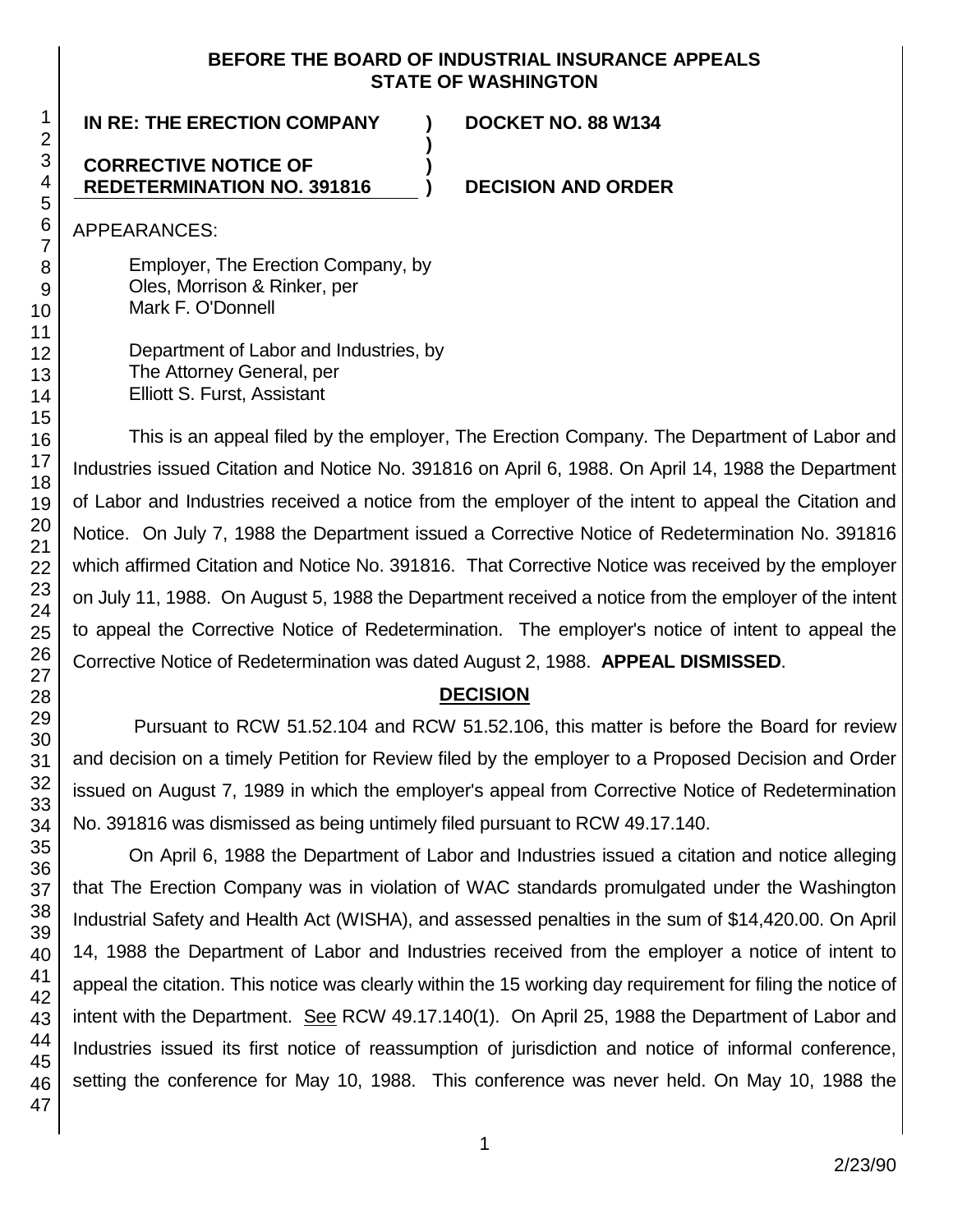Department issued a second notice of reassumption of jurisdiction and notice of informal conference. The informal conference was scheduled for May 25, 1988. The informal conference scheduled for May 25, 1988 did not occur. On June 1, 1988 the Department issued a third notice of reassumption of jurisdiction and notice of informal conference, setting the informal conference for June 16, 1988. This conference never occurred. On June 17, 1988 the Department issued the final notice of reassumption of jurisdiction and notice of conference, setting the conference for June 22, 1988. The informal conference was finally held on June 22, 1988. The employer did not attend. The Department issued the Corrective Notice of Redetermination (Redetermination) on July 7, 1988, affirming the original citation and notice in all respects.

There is some dispute as to the reason for the cancellation of the conferences. The employer asserts that at least some of the cancellations were at the request of the Department. The employer also asserts that the employer's absence at the final conference was occasioned by the fact that the employer's representative was involved in an automobile accident (affidavit of Karen Haugsven and Adam Jones). The Department, however, asserts that all of the continuances were at the request of the employer (affidavit of Mike Bahn).

The Redetermination was mailed to the employer and it was received by the employer on July 11, 1988. On August 5, 1988 the Department received the employer's notice of intent to appeal the Redetermination. The notice of intent to appeal the Redetermination is dated August 2, 1988. It is apparent that the employer's filing of the notice of intent to appeal the Redetermination exceeds the 15 working day time period set forth in RCW 49.17.140(3) and therefore is not timely.

It is the Department's contention that the Redetermination was a valid exercise of the Department's authority and that the Redetermination became a final order, since it was not timely appealed.

The employer raises two issues. First, the employer contends that the Department's authority to reassume jurisdiction and issue the Redetermination terminates at the expiration of 30 working days from the date that the Department first reassumed jurisdiction on April 25, 1988. Failing the issuance of the Redetermination within the 30 working day period, the employer reasons, the Department must forward the notice of intent to appeal promptly to the Board of Industrial Insurance Appeals for its consideration as an appeal. Under this theory the Department would lose jurisdiction to issue the Redetermination upon the expiration of the 30 working day period. Therefore the employer believes that there was no reason to appeal the Redetermination since it was issued without any authority.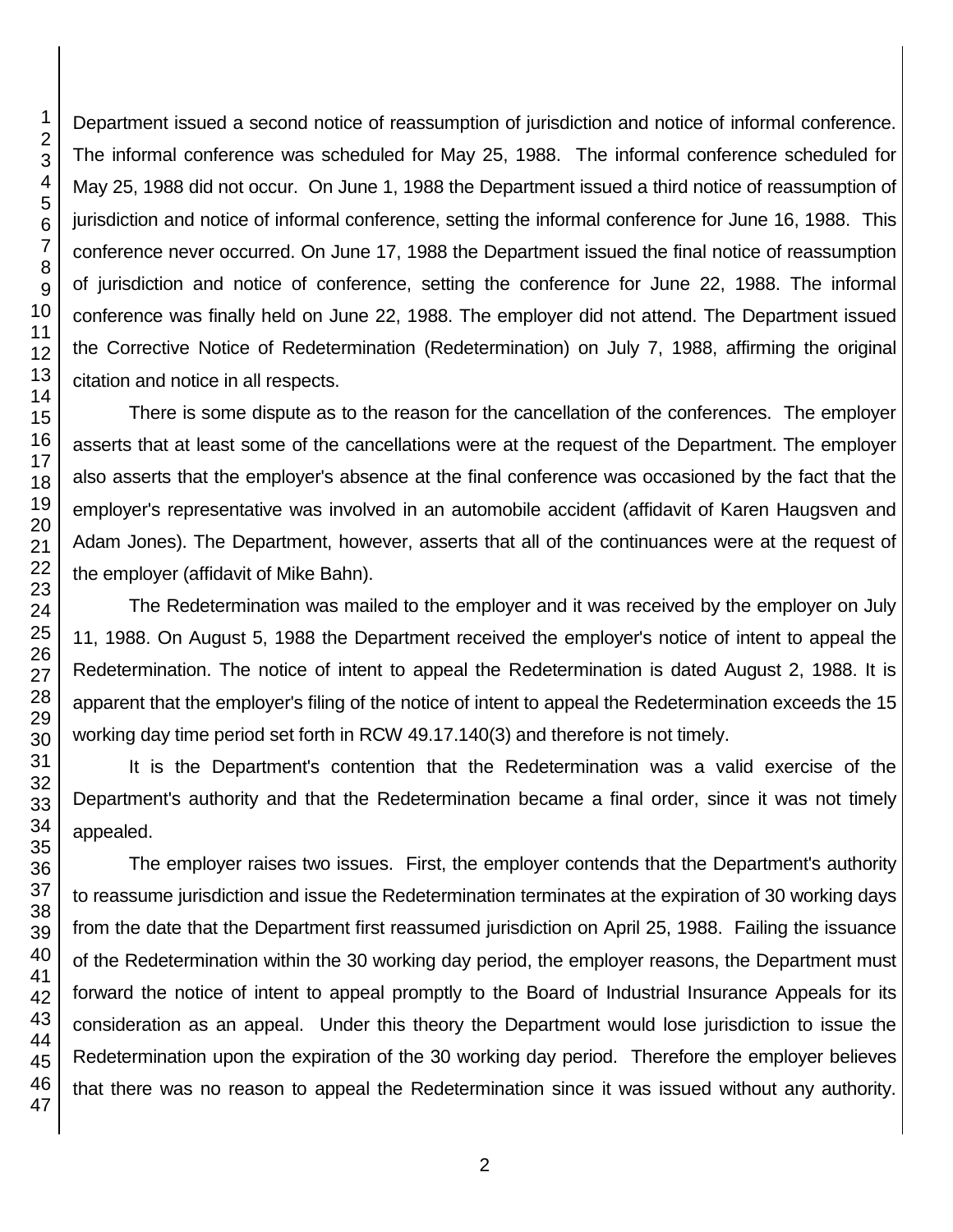Hence, according to the employer, the original notice of appeal to the original citation is still a valid appeal pending before the Board of Industrial Insurance Appeals and proceedings should be held on the merits of the appeal.

Second, the employer argues that should the Redetermination be deemed to be an effective exercise of the Department's authority, the acts of the Department caused the employer to delay in filing the notice of intent to appeal. Based on case law under the federal statutes, the employer argues that strict compliance with the 15 working day requirement for filing the appeal should therefore be waived.

The Industrial Appeals Judge, in the Proposed Decision and Order, only addressed the issue of whether the notice of intent to appeal from the Redetermination was timely filed. The Industrial Appeals Judge determined that the plain meaning of RCW 49.17.140(3) required the filing of the notice of intent to appeal within 15 working days. Since the notice of intent to appeal was filed after the 15 working day time period had elapsed, the industrial appeals judge dismissed the employer's appeal.

While we agree with the result reached by the Proposed Decision and Order, we have granted review to expand on the reasoning. RCW 49.17.140(3) provides:

> . . . the director may reassume jurisdiction over the entire matter, or any portion thereof upon which notice of intention to appeal has been filed with the director pursuant to this subsection. If the director reassumes jurisdiction of all or any portion of the matter upon which notice of appeal has been filed with the director, any redetermination shall be completed and corrective notices of assessment of penalty, citations, or revised periods of abatement completed within a period of thirty working days, which redetermination shall then became final subject to direct appeal to the board of industrial insurance appeals within fifteen working days of such redetermination with service of notice of appeal upon the director. In the event that the director does not reassume jurisdiction as provided in this subsection, he shall promptly notify the state board of industrial insurance appeals of all notifications of intention to appeal any such citations, any such notices of assessment of penalty and any employee or representative of employees notice of intention to appeal the period of time fixed for abatement of a violation and in addition certify a full copy of the record in such appeal matters to the board. (Emphasis added)

The clear import of this language, as interpreted by the Department in its administrative regulations, is that the decision to reassume jurisdiction, the informal conference process, and the issuance of a corrective notice of redetermination must all occur within a 30 working day period. See WAC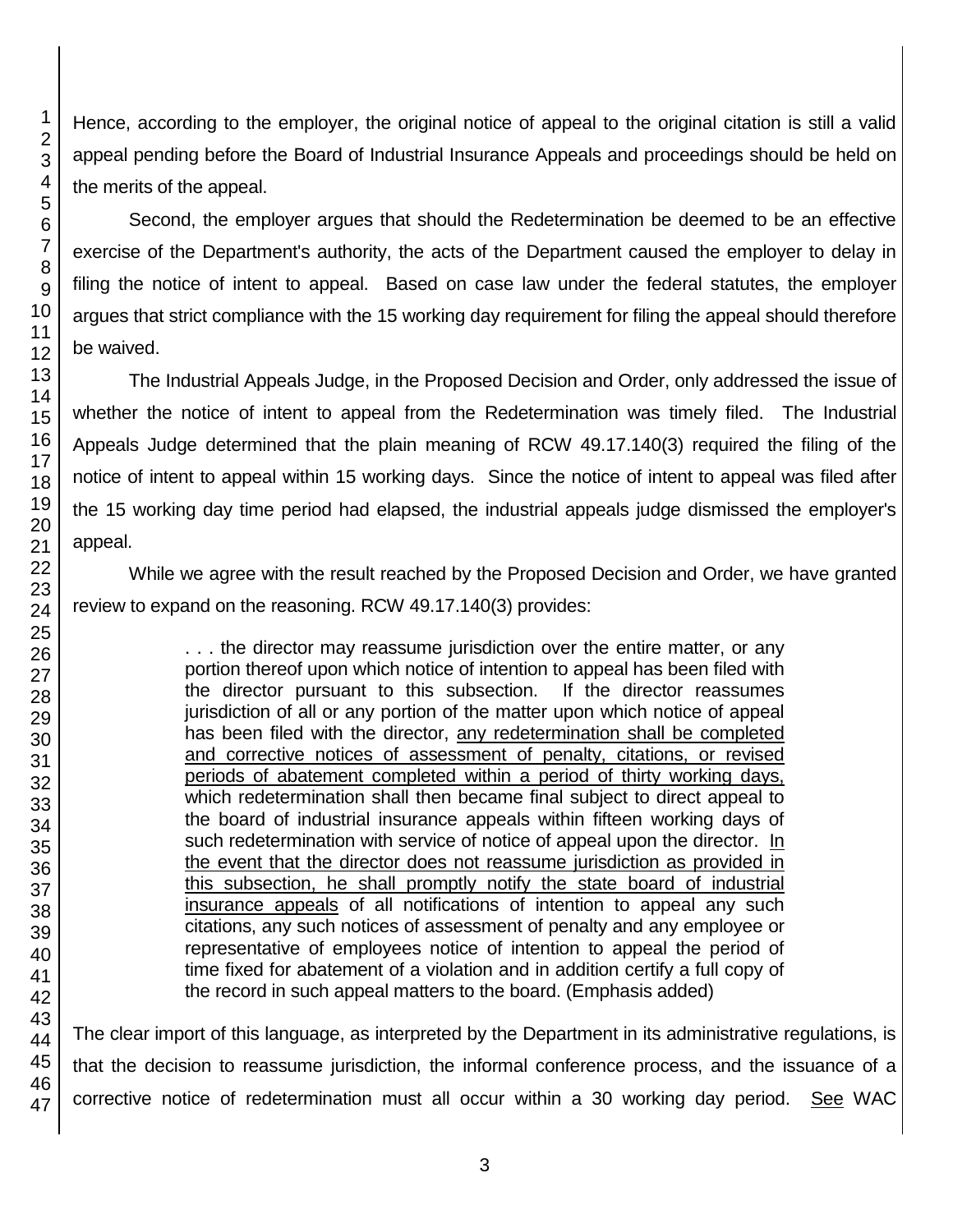296-350-050. It is equally clear that the Department cannot extend the time for acting by issuing successive reassume orders.

Our review of case law in this state regarding the interpretation of statutory language also compels us to this result. The provisions of RCW 49.17.140 state that any redetermination "shall be completed and corrective notices of assessment of penalties, citations, or revised periods of abatement completed within a period of thirty working days" and that "[i]n the event that the director does not reassume jurisdiction as provided in this subsection, he shall promptly notify the state board of industrial insurance appeals of all notifications of intentions to appeal any such citations,. . ." (Emphasis added) The use of the word "shall" can only be construed as mandatory language directing the Department to act. Spokane County Ex Rel. Sullivan v. Glover, 2 Wn.2d 162 (1940); Liquor Control Board v. Personnel Board, 88 Wn.2d 68 (1977).

This view gains further support from the legislative history of RCW 49.17.140. In 1986 the Washington State Legislature amended RCW 49.17.140, increasing the time allowed for the Department to complete the redetermination on reassumption of jurisdiction from 15 to 30 working days. Laws of 1986, ch. 20, § 1, p. 74. Review of the legislative history indicates that the Department was concerned with the time frame for processing the reassumptions and that the 15 working day time frame was insufficient. House Bill Report with attached Fiscal Note, Chris Cordes, House of Representatives, Commerce and Labor Committee, at 1.

In seeking the amendment of RCW 49.17.140 in 1986, the Department clearly interpreted that statutory provision the same as we do here, i.e., to require the completion of the reassumption process within the statutorily imposed time limitation. It was for that reason that the Department requested the expansion of the time period from 15 working days to 30 working days, because of the difficulty the Department was having meeting the shorter time frame.

Nonetheless, despite the fact that RCW 49.17.140 imposes a mandatory time period for the reassumption process, there is no sanction contained within the statute should the Department fail, as here, to meet the 30 working day time limitation. Specifically, the Legislature has not provided that the Department loses jurisdiction to act once the 30 working day period has expired.

In instances where the Legislature has intended to impose a consequence for the Board's or the Department's failure to act within a specified time period, it has been explicit. See, e.g., RCW 51.32.160 as amended by Laws of 1988, ch 161, § 11, p. 698; RCW 51.52.090. Under RCW 51.32.160, an application to reopen is deemed granted if the Department fails to act within 90 days,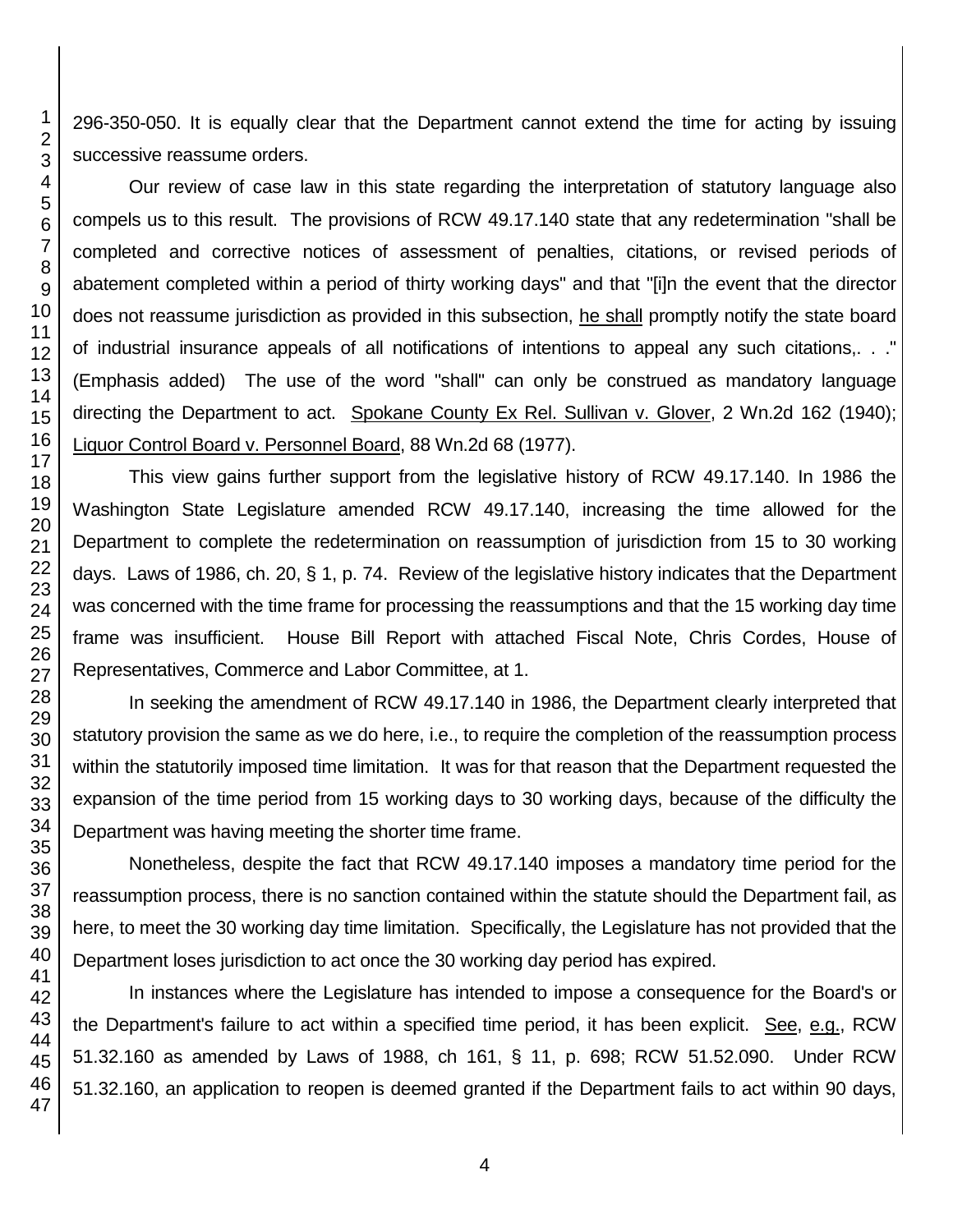unless the time is extended for an additional 60 days for good cause shown. Under RCW 51.52.090, an appeal is deemed granted if the Board fails to deny the appeal within 30 days, unless the period is extended for an additional 30 days. Unlike RCW 51.32.160 and 51.52.090, RCW 49.17.140 contains no sanctions. In this respect, RCW 49.17.140 is much like a number of provisions under the Industrial Insurance Act which impose time limitations without concomitant sanctions for non-compliance. See, e.g., RCW 51.52.060 and RCW 51.52.106. Under RCW 51.52.060, the Department has no more than 180 days to issue a further order when a protest has been filed or jurisdiction has been reassumed. Under RCW51.52.106, the Board has 180 days after a petition for review is filed to issue a final decision and order. Neither of these statutes imposes any consequences should the Department or Board fail to meet the time limitations. Certainly, a failure to act in a timely fashion does not divest either the Department or the Board of jurisdiction to act.

There is, of course, a remedy available outside of WISHA for failure to comply with the mandatory language of RCW 49.17.140. For, while failure to act does not divest the Department of jurisdiction in this matter, it would subject the Department to an action to mandate the performance required by the statute. RCW 7.16, et seq.

However, the question before us is whether there is any remedy within WISHA for the Department's failure to act within the 30 working day time frame. In answering this question we have considered not only WISHA (RCW 49.17 et seq) and its legislative history, but also the federal Occupational Safety and Health Act (OSHA)(29 U.S.C. § 651 et seq) and the decisional law derived from it.

WISHA was enacted in 1973. At that time, Washington joined a number of states which, by enacting their own industrial safety and health programs, maintained control over the program. The federal program, under OSHA, remains as a backdrop to the WISHA program. The WISHA standards, and enforcement of those standards, must meet or exceed the OSHA requirements in order for the state plan to meet with the Secretary of Labor's approval. 29 U.S.C. § 667. The provisions of RCW 49.17.140 for appeal and review of citations are taken in large part from the corresponding provisions of OSHA. 29 U.S.C. § 659.

OSHA, however, provides only for a direct appeal to the Review Commission, and does not provide for a reassumption of jurisdiction by the Secretary of Labor. OSHA requires the employer to file a "notice of contest" with the Secretary of Labor. The Secretary must immediately notify the Review Commission of the appeal.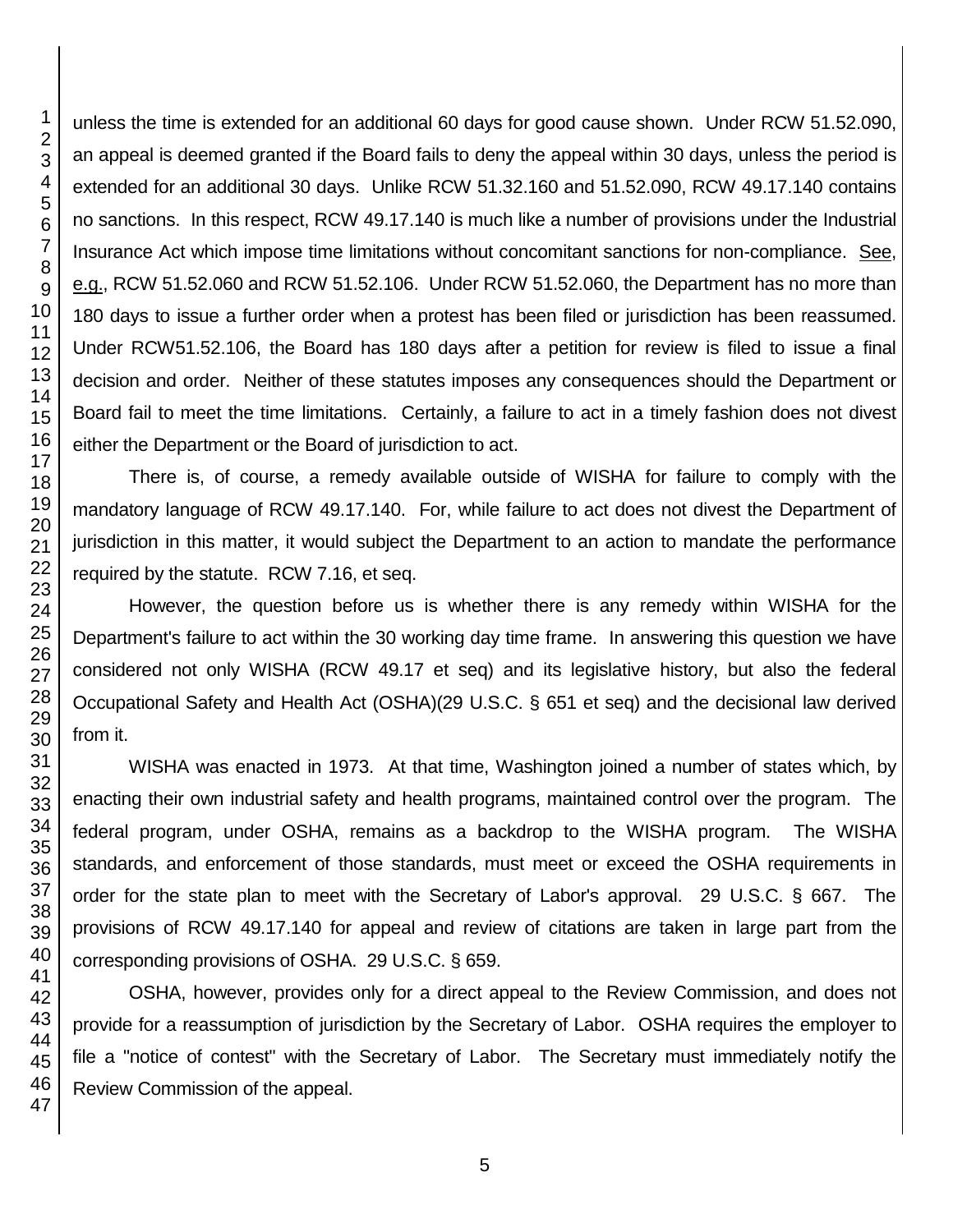The Washington procedure contains the extra reassumption step which is at issue here. However, while the federal procedure is not identical to our own, we find some assistance in interpreting RCW 49.17.140 in the case law under OSHA.

In Brennan v. OSAHRC & Bill Echols Trucking Co., 487 F.2d 230, 1 OSHC 1399 (5th Cir. 1973), the Court interpreted the provisions of 29 U.S.C. § 659(c) which require the Secretary of Labor to immediately forward to the Review Commission the notice of contest filed with the Secretary. In Echols the Secretary failed to promptly transmit the notice of contest and the Review Commission therefore dismissed the citation.

In reversing the decision of the Review Commission and remanding for hearing, the Court stated that:

> . . . viewed in light of the purpose of the Act, the requirement that the secretary promptly transmit notices of contest is obviously designed to protect employees rather than employers. Congress' statement of purpose at the beginning of the Act make this abundantly clear:

> > "The Congress declares it to be its purpose and policy, through the exercise of its powers to regulate commerce among the several States and with foreign nations and to provide for the general welfare, to assure so far as possible every working man and woman in the Nation safe and healthful working conditions and to preserve our human resources -"

29 U.S.C. Sec. 651(b). Prompt transmittal is important for hastening abatement of health or safety hazards to employees because, if the employer contests in good faith, the period for correction permitted by the Secretary "shall not begin to run until the entry of a final order by the Commission. . . ." 29 U.S.C. Sec. 659(b). We can find no justification for permitting an employer to reap the benefits of its own ambiguous correspondence and to go unpenalized for an admitted serious violation of a safety standard under the banner of a rule designed to protect employees. Congress could not have intended such a result, and it gave the Commission no authority to produce such a result.

Echols, at 235. (See also Secretary of Labor v. Pennsylvania Electric Co., 11 OSHC 1235 (1983) and Secretary of Labor v. Texas Masonry, Inc., 11 OSHC 1835 (1984).)

WISHA, like OSHA, provides that the time for correction of the violation does not commence until a final order is entered following an appeal to the Board. RCW 49.17.140(2). Given the similarity of the language of the WISHA and OSHA provisions regarding the time for processing appeals, and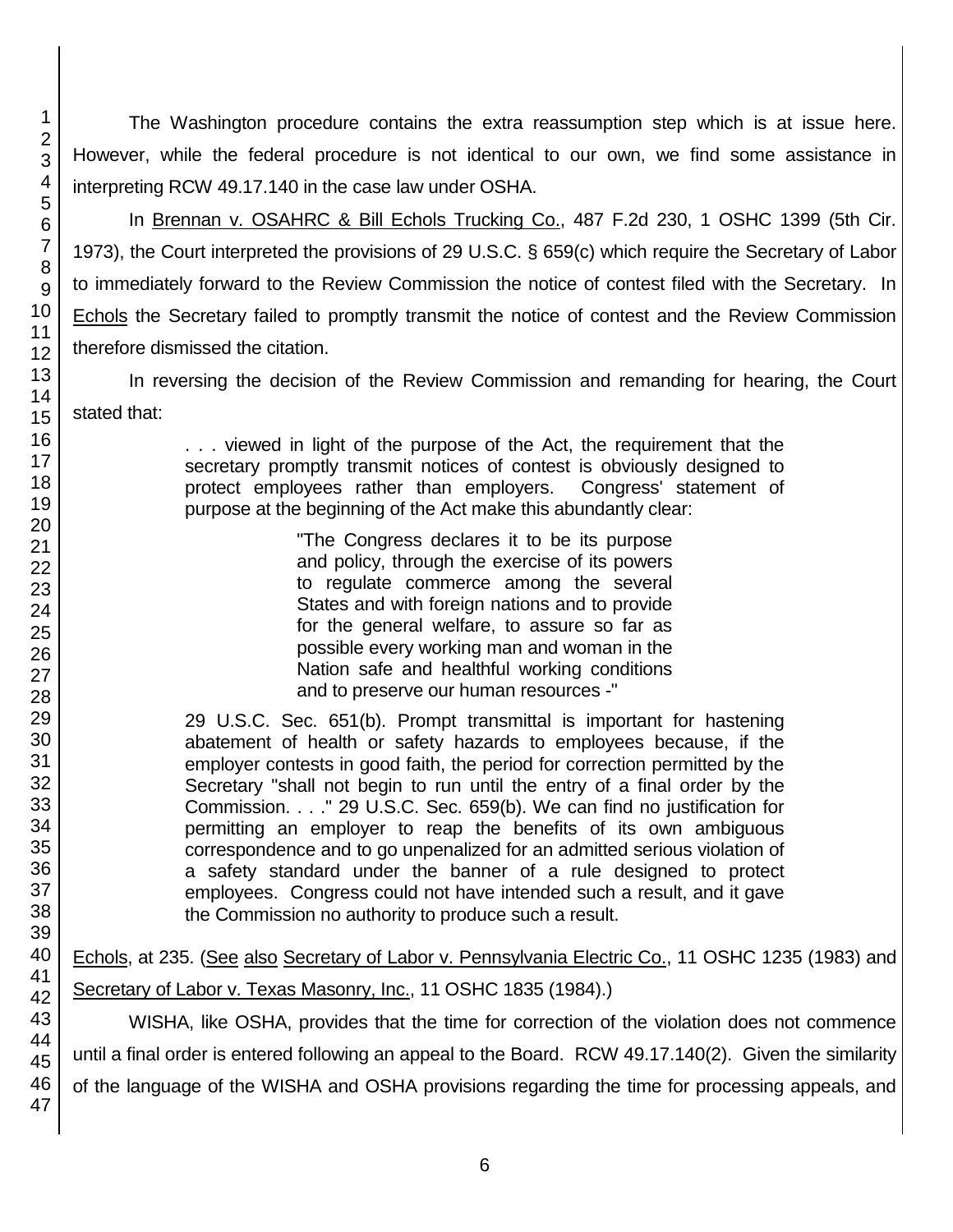the corresponding purpose of both acts, we believe the purpose of the 30 working day time limitation under RCW 49.17.140 is to ensure that the ultimate action on a contested citation will occur in a timely fashion and thus extend the greatest possible protection to workers facing hazardous conditions in the workplace. Timely handling of these matters by our Department of Labor and Industries is an essential element of the effectiveness of our Industrial Safety and Health Act. In this light, the purpose of the time limitation for processing a reassumption is not to benefit employers, but to benefit workers. Since the goal of the Legislature was to protect workers from hazardous working conditions, the Legislature could not have intended that an employer would benefit from the Department's inability to timely complete the reassumption process. Yet that would be precisely the result if we were to determine that the Department lost jurisdiction to act once the 30 working day period had elapsed.

Instead, we believe RCW 49.17.140 provides two options for the Department upon the filing of the notice of intent to appeal. The Department may either decline to reassume jurisdiction and forward the notice of appeal directly to this Board, or the Department may reassume jurisdiction and issue a corrective notice of redetermination within 30 working days. If the Department is unable to complete the redetermination process within the initial 30 working day period, the Department should not attempt to extend the time for acting by issuing successive reassume orders, but should instead forward the appeal directly to the Board. Failure to timely complete the reassume process, however, does not deprive the Department of jurisdiction to issue a subsequent corrective notice of redetermination.

If The Erection Company was dissatisfied with the length of time the Department was taking during the reassumption process, the company could have demanded that the Department transmit its notice of appeal to this Board pursuant to the terms of RCW 49.17.140. The employer, however, failed to take any such action in this case and therefore acquiesced in the delay which occurred at the Department. In the absence of such a demand, the Department proceeded to issue the Corrective Notice of Redetermination on July 7, 1988. Upon the issuance of that corrective notice, the question of timeliness with respect to the reassumption process became moot, and The Erection Company's failure to timely appeal the corrective notice to this Board requires dismissal of the appeal. This interpretation of RCW 49.17.140 preserves the employer's rights under the Act as well as the right of employees to a timely determination regarding hazardous working conditions.

The employer's second contention is that the 15 working day requirement for filing the notice of intent to appeal the Corrective Notice of Redetermination should be waived, because of misconduct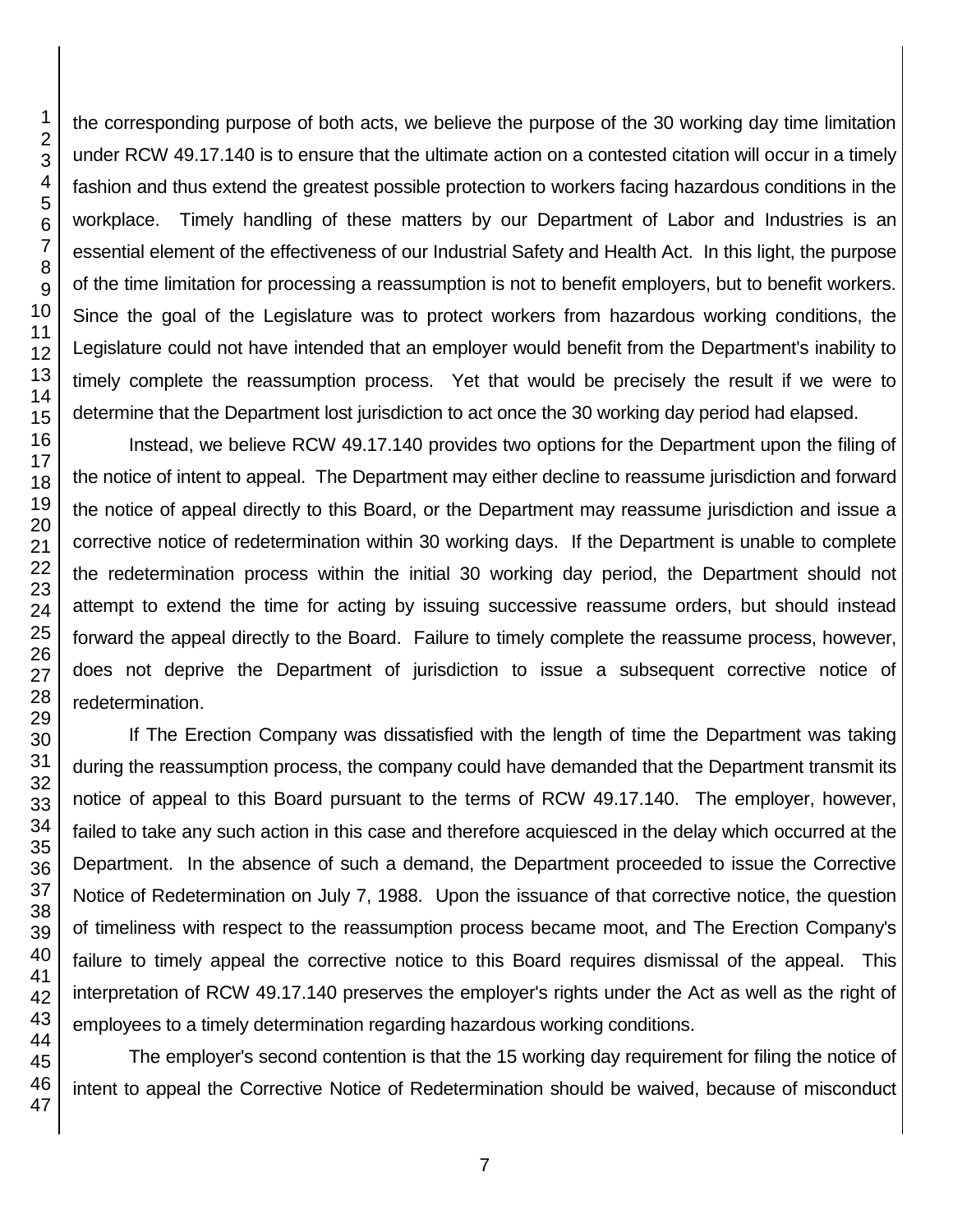on the part of the Department. This argument is without merit. We recognize that the decisional law in OSHA cases provides that the time period can be extended, if there is affirmative misrepresentation by the Secretary regarding the requirements for filing the notice of contest. Assuming such a rule existed in this state and pertained to the time limits of RCW 49.17.140, we do not believe the facts of this case show any affirmative misrepresentation by the Department in issuing the Redetermination. The Redetermination clearly contains language indicating that the employer must act within 15 working days of the issuance of the corrective notice. The facts as we interpret them, even most favorably for the employer in this instance, merely amount to the employer's negligence in failing to timely file the notice of intent to appeal from the Redetermination.

The employer, in a supplemental memorandum filed with this Board on January 26, 1990, seeks to rely on the recent decision in Graves v. Vaagen Brothers Lumber, 55 Wn. App 908, P.2d (1989), in support of the proposition that the untimeliness of the employer's appeal should be excused. The employer's reliance on Graves is misplaced. Graves was clearly limited to the narrow facts of that case, which involved an appeal to Superior Court which was mailed within the applicable appeal period. Here The Erection Company clearly did not mail its notice of appeal of the Corrective Notice of Redetermination within the statutory time allowed for appeal. We will not expand the narrow holding on the facts in Graves to encompass the obviously different facts of this case.

We therefore conclude that the employer's untimely appeal from the July 7, 1988 Corrective Notice of Redetermination must be dismissed.

# **FINDINGS OF FACT**

1. On March 21, 1988, an employee of the Department of Labor and Industries conducted an inspection of the employer's work site located at Two Union Square, Seattle, Washington.

On April 6, 1988 the Department issued Citation and Notice No. 391816, alleging one serious, willful and repeated violation of WAC 296-615- 5225(1)(B), for which a penalty of \$14,000.00 was assessed; a general repeated violation of WAC 296-155-110(2), for which a penalty of \$420.00 was assessed; a general violation of WAC 296-155- 110(3)(E), for which no penalty was assessed; a general violation of WAC 296-620-5409(1), for which no penalty was assessed; and a general violation of WAC 296-155-100(1)(A), for which no penalty was assessed, with a total penalty assessment of \$14,420.00.

On April 7, 1988 Citation and Notice No. 391816 was received by the employer, The Erection Company.